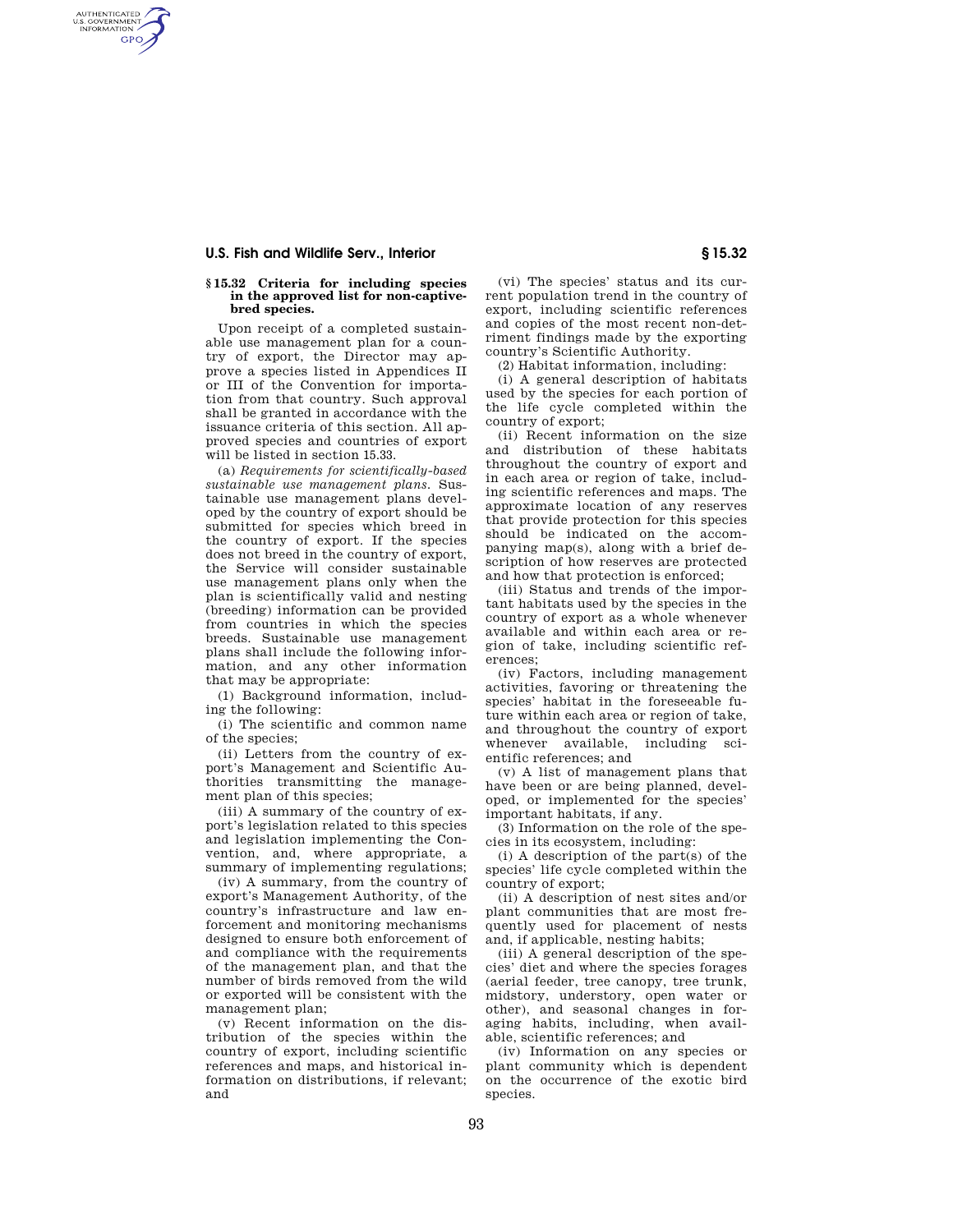(4) Population dynamics of the species, including:

(i) Recent population data for the population of the species in the country of export, as derived from indices of relative abundance or population estimates, along with documentation for each estimate;

(ii) Within each area or region of take, documentation for recent population data or estimates, conducted for at least 3 separate years or 1 year with a description of survey plans for future years. These population assessments should have been conducted during the same season (breeding or non-breeding) of each year for which documentation is submitted (*i.e.*, be methodologically comparable—both temporally and spatially);

(iii) Within each area or region of take, a scientific assessment (with documentation) of recent reproductive (nesting) success. This assessment should include information on the number of young produced per egg-laying female per year or per nesting pair, or if scientifically appropriate for the species to be exported, estimates on the number of young produced per year from pre-breeding and post-breeding surveys conducted within the same annual cycle;

(iv) Within each area or region of take, estimation (with documentation) of annual mortality or loss including natural mortality and take for subsistence use, export trade, and domestic trade in each area of take; or

(v) When appropriate, information (with documentation) on the number of young which can be taken from the area, as a result of a conservation enhancement program.

(5) Determination of biologically sustainable use:

(i) Estimation of the number exported from the country during the past 2 years, and the number of birds removed from the wild for export, domestic trade, illegal trade, subsistence use, and other purposes (specify) for the country of export during the past 2 years;

(ii) The estimated number of birds that will be removed from the wild from each area of take each year for all purposes (export trade, domestic trade, illegal trade, and subsistence use), including a description of age-classes (nestlings, fledglings, sub-adults, adults, all classes), when applicable;

(iii) For the projected take addressed in the management plan, a description of the removal process, including, but not limited to, locations, time of year, capture methods, means of transport, and pre-export conditioning;

(iv) Documentation of how each projected level of take was determined;

(v) Explanation of infrastructure and law enforcement and monitoring mechanisms that ensure compliance with the methodology in the management plan and that the species will be removed at a level that ensures sustainable use; and

(vi) Description of how species in each area or region of take will be monitored in order to determine whether the number and age classes of birds taken is sustainable.

 $(6)(i)$  For species that are considered ''pests'' in the country of origin: documentation that such a species is a pest, including a description of the type of pest,—e.g., agricultural, disease carrier; a description of the damage the pest species causes to its ecosystem; and a description of how the sustainable use management plan controls population levels of the pest species.

(ii) For non-pest species: A description of how the sustainable use management plan promotes the value of the species and its habitats. Incentives for conservation may be generated by environmental education, cooperative efforts or projects, development of cooperative management units, and/or activities involving local communities.

(7) Additional factors:

(i) Description of any existing enhancement activities developed for the species, including, but not limited to, annual banding programs, nest watching/guarding, and nest improvement; and

(ii) Description, including photographs or diagrams, of the shipping methods and enclosures proposed to be used to transport the exotic birds, including but not limited to feeding and care during transport, densities of birds in shipping enclosures, and estimated consignment sizes.

(b) *Approval criteria.* Upon receiving a sustainable use management plan in